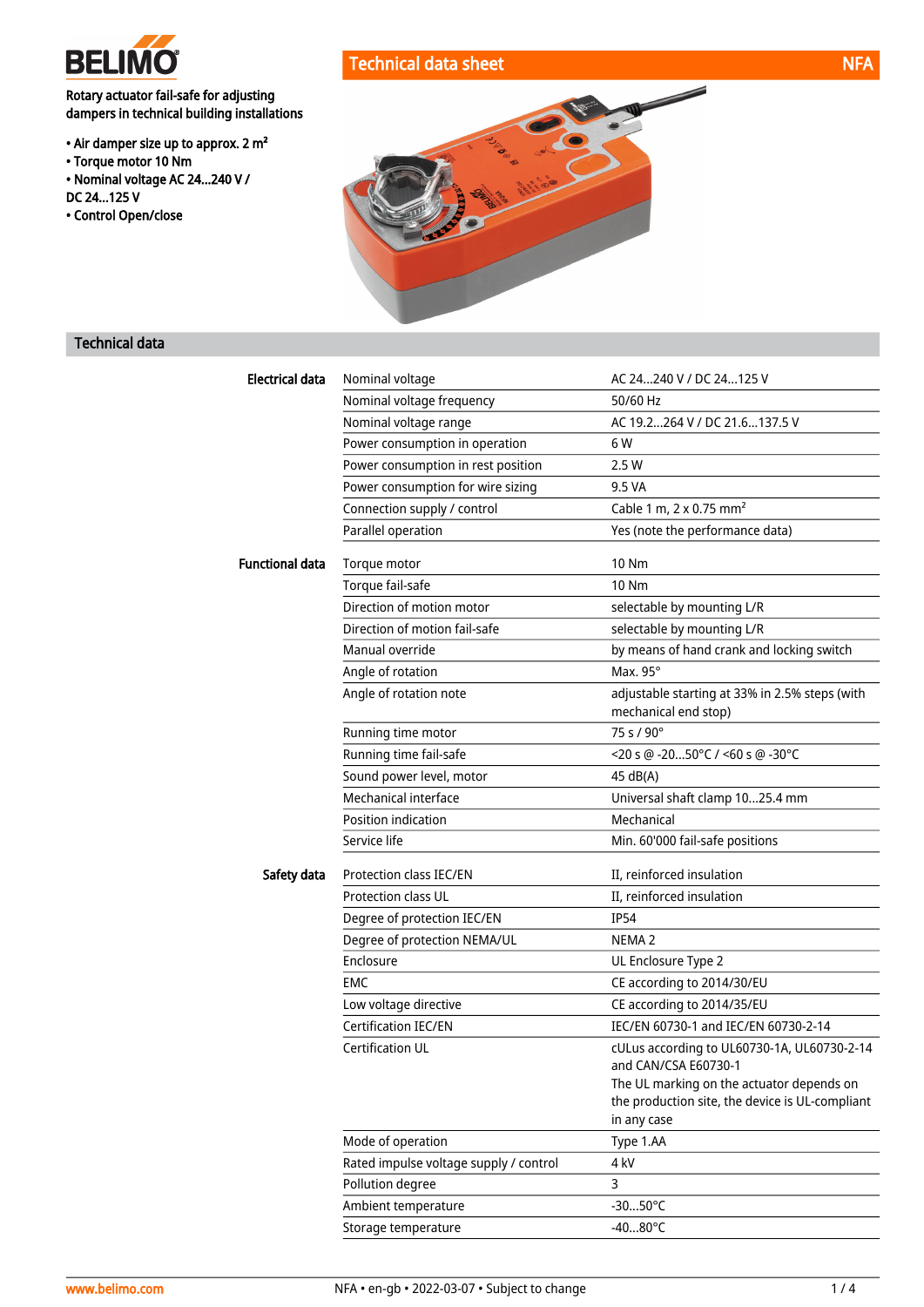

| Technical data sheet | <b>NFA</b> |
|----------------------|------------|
|----------------------|------------|

| Safety data<br>Ambient humidity |           | Max. 95% RH, non-condensing |
|---------------------------------|-----------|-----------------------------|
|                                 | Servicing | maintenance-free            |
| Weight                          | Weight    | 2.0 kg                      |
|                                 |           |                             |

Safety notes



- This device has been designed for use in stationary heating, ventilation and air-conditioning systems and must not be used outside the specified field of application, especially in aircraft or in any other airborne means of transport.
- Outdoor application: only possible in case that no (sea) water, snow, ice, insolation or aggressive gases interfere directly with the device and that it is ensured that the ambient conditions remain within the thresholds according to the data sheet at any time.
- Caution: Power supply voltage!
- Only authorised specialists may carry out installation. All applicable legal or institutional installation regulations must be complied during installation.
- The device may only be opened at the manufacturer's site. It does not contain any parts that can be replaced or repaired by the user.
- Cables must not be removed from the device.
- To calculate the torque required, the specifications supplied by the damper manufacturers concerning the cross-section, the design, the installation situation and the ventilation conditions must be observed.
- The device contains electrical and electronic components and must not be disposed of as household refuse. All locally valid regulations and requirements must be observed.

#### Product features

| Mode of operation                  | The actuator is equipped with a universal power supply module that can utilise supply voltages<br>of AC 24240 V and DC 24125V.                                                                                              |
|------------------------------------|-----------------------------------------------------------------------------------------------------------------------------------------------------------------------------------------------------------------------------|
|                                    | The actuator moves the damper to the operating position at the same time as tensioning the<br>return spring. The damper is turned back to the fail-safe position by spring force when the<br>supply voltage is interrupted. |
| Simple direct mounting             | Simple direct mounting on the damper shaft with a universal shaft clamp, supplied with an anti-<br>rotation device to prevent the actuator from rotating.                                                                   |
| Manual override                    | By using the hand crank the damper can be actuated manually and engaged with the locking<br>switch at any position. Unlocking is carried out manually or automatically by applying the<br>operating voltage.                |
| Adjustable angle of rotation       | Adjustable angle of rotation with mechanical end stops.                                                                                                                                                                     |
| <b>High functional reliability</b> | The actuator is overload protected, requires no limit switches and automatically stops when the<br>end stop is reached.                                                                                                     |

## Accessories

| <b>Electrical accessories</b> | Description                         | Type               |
|-------------------------------|-------------------------------------|--------------------|
|                               | Auxiliary switch 2 x SPDT           | S <sub>2</sub> A-F |
|                               | Feedback potentiometer 200 $\Omega$ | <b>P200A-F</b>     |
|                               | Feedback potentiometer 1 k $\Omega$ | P1000A-F           |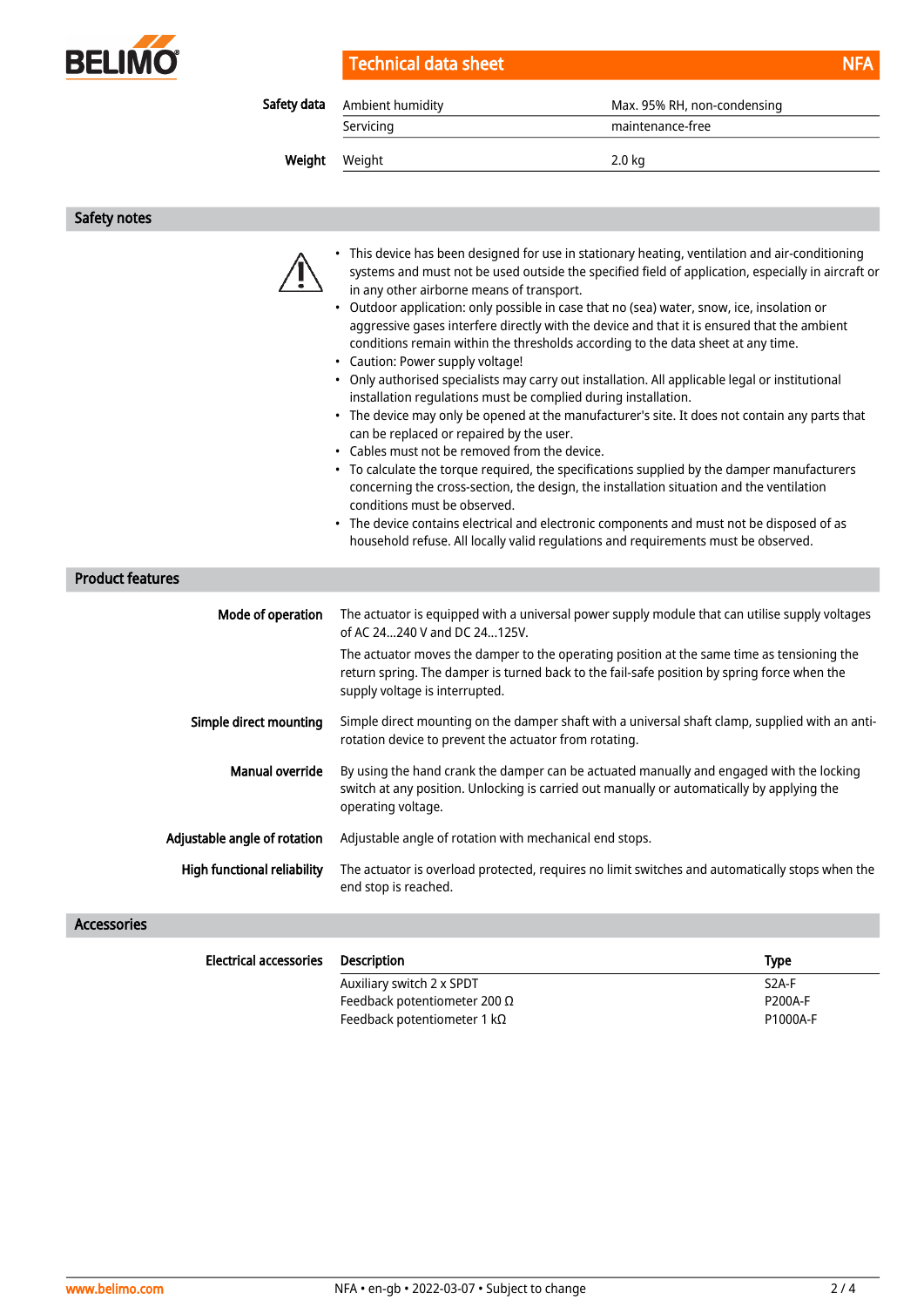

Technical data sheet NFA

| <b>Mechanical accessories</b> | <b>Description</b>                                                                        | Type       |
|-------------------------------|-------------------------------------------------------------------------------------------|------------|
|                               | Shaft extension 240 mm Ø20 mm for damper shaft Ø 822.7 mm                                 | AV8-25     |
|                               | End stop indicator                                                                        | IND-AFB    |
|                               | Shaft clamp reversible, for central mounting, for damper shafts Ø12.7 /<br>19.0 / 25.4 mm | $K7-2$     |
|                               | Ball joint suitable for damper crank arm KH8 / KH10, Multipack 10 pcs.                    | KG10A      |
|                               | Ball joint suitable for damper crank arm KH8, Multipack 10 pcs.                           | KG8        |
|                               | Damper crank arm Slot width 8.2 mm, clamping range Ø1018 mm                               | KH8        |
|                               | Actuator arm, for 3/4" shafts, clamping range Ø1022 mm, Slot width 8.2<br>mm              | KH-AFB     |
|                               | Form fit insert 10x10 mm, Multipack 20 pcs.                                               | ZF10-NSA-F |
|                               | Form fit insert 12x12 mm, Multipack 20 pcs.                                               | ZF12-NSA-F |
|                               | Form fit insert 15x15 mm, Multipack 20 pcs.                                               | ZF15-NSA-F |
|                               | Form fit insert 16x16 mm, Multipack 20 pcs.                                               | ZF16-NSA-F |
|                               | Mounting kit for linkage operation for flat and side installation                         | ZG-AFB     |
|                               | Base plate extension                                                                      | Z-SF       |
|                               | Anti-rotation mechanism 230 mm, Multipack 20 pcs.                                         | Z-ARS230L  |
|                               | Hand crank 63 mm                                                                          | ZKN2-B     |

# Electrical installation



## Caution: Power supply voltage!

Parallel connection of other actuators possible. Observe the performance data.

#### Wiring diagrams



Cable colours:  $1 = blue$ 2 = brown